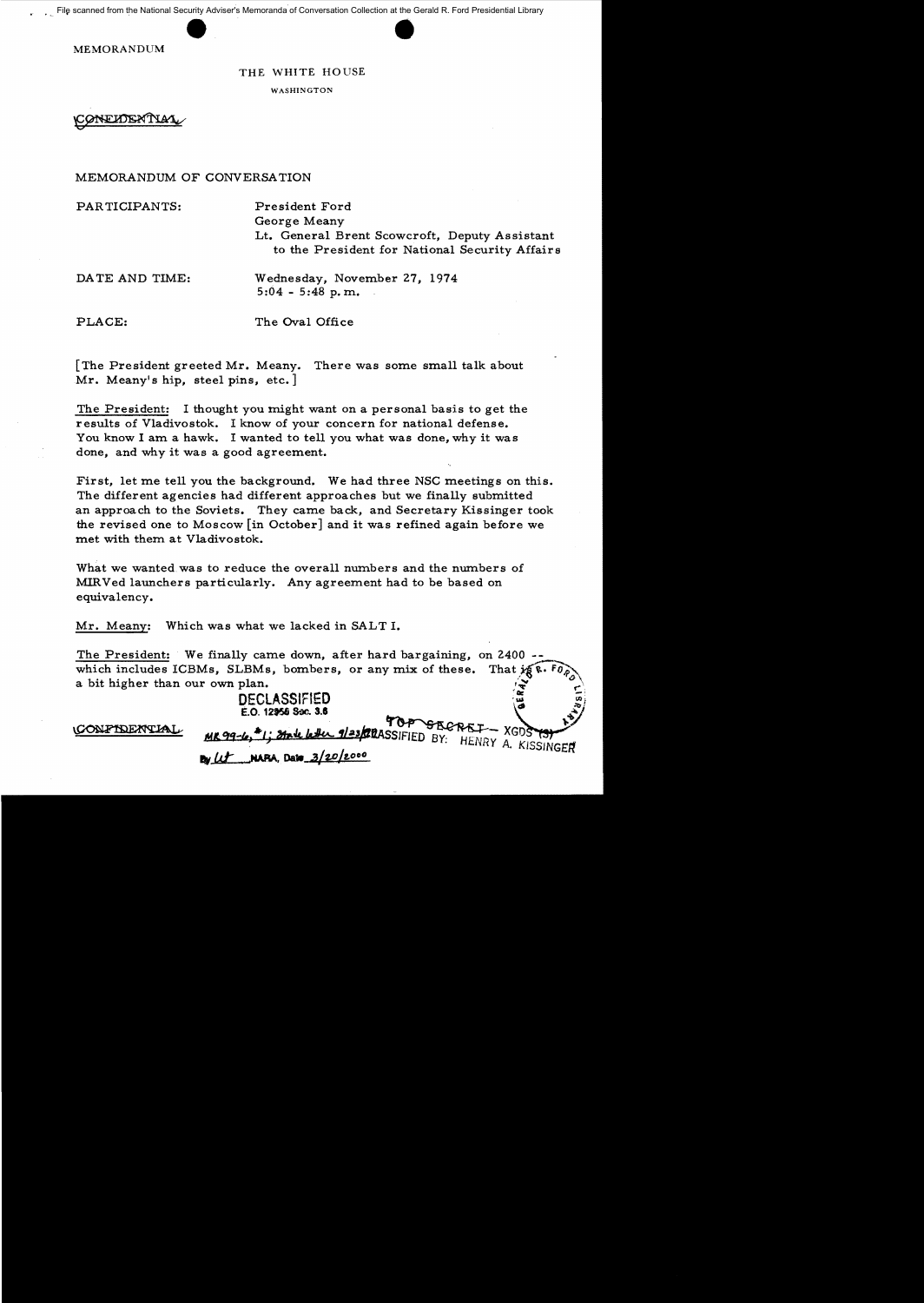## CONFIDENTIAL

### Mr. Meany: What we have or what we plan?

General Scowcroft: Both.

The President: For the Soviets, it is below, not what they have, but what they plan.

2

Mr. Meany: What about MIRVs?

The President: 1320 out of the 2400 launchers can be MIRVed.

Mr. Meany: How many do they have now?

General Scowcroft: They have none actually operational but they have three new missiles almost ready.

Mr. Meany: At least we have equivalency. But no reductions?

The President: No. Scoop wanted us to go to 1700, but the Soviets .wouldn't do that.

Mr. Meany: When you get that high, what's the difference between 1700 and 2400?

The President: On the bombers, there's still disagreement on what missiles you can have on them that would count in the 2400.

Mr. Meany: It looks to me as if we achieved some equity which we didn't have before. It's a great step, but you've got to watch these fellows that they stick to it. The other thing that worries me is our whole national defense. You can't deal with these guys unless you are strong. I am worried about these Congressmen taking things out of the defense budget. I think you've got to let the American people know this is a great step but only if we maintain our strength.

The President: I agree. We must maintain at 2400.

Mr. Meany: I don't think we should throw any bouquets at the Soviets. It is their obligation, if they feel any, to contribute to world peace as much as they contribute to arms. It is their obligation, if they feel any, to contribute to world peace as<br>much as they contribute to arms.

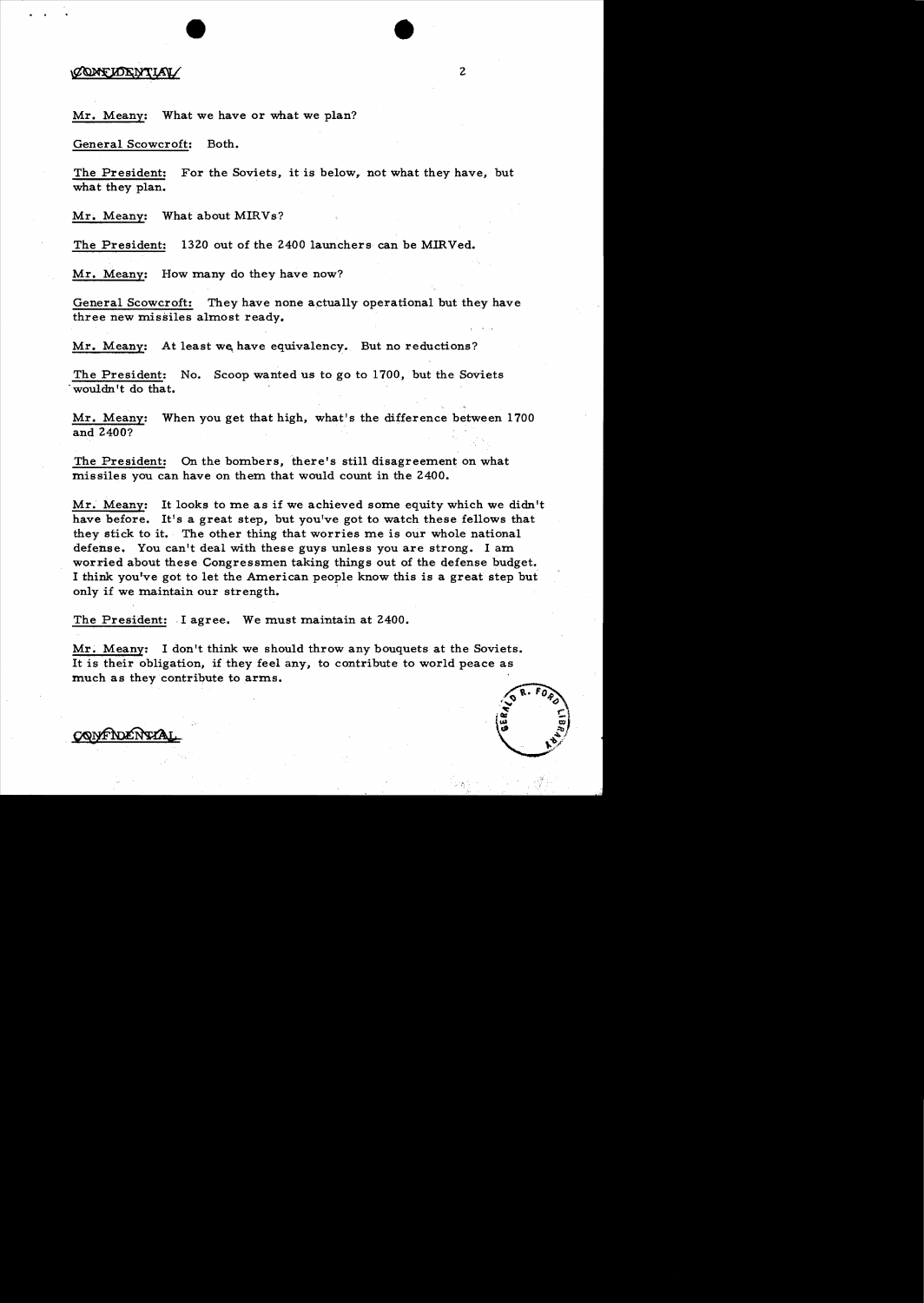# CONFINENTAL 3

The President: It is our plan to build the ten Tridents and the  $240$  B-1s. We can change the mix if we want.

Mr. Meany: Come January you have to ram it home to Congress that we need a strong defense. Some of these new guys are saying to cut out the Trident. Mike doesn't help. He is sometimes an isolationist. But we in labor are realists. We are sometimes characterized as hawks. We went along with Vietnam -- we were taken a little and not told everything but that's water over the dam. Let's see what they do on the Middle East.

The President: We talked about the Middle East. They want to have all the parties in one big Geneva conference. That won't work. We told them we would continue our step-by-step approach.

Mr. Meany: They say the Israelis won't give. They will give plenty for one thing -- a guarantee of their existence. Israel is fighting for its life. They would give up a lot if the United States and the Soviet Union would guarantee their borders.

The President: The Soviet Union won't go that far. I think if we can make some progress with Egypt we can forestall the Soviets getting back in.

Mr. Meany: Egypt is easy -- the others are the tough ones.

The President: They reaffirmed the emigration deal  $\sim$  they said there'd be no harassment. But they wouldn't give us a commitment on numbers.

Mr. Meany: I want to see them live up to that!

The President: There were two other key points in the agreement: First, our forward-based systems don't count in the total, and the forces of the British and French don't count. It was just theirs and ours. That's a big concession.

Mr. Meany: I think it is progress.  $SA$ iff bugged me -- it looked like we were swindled.

 $\mathbb{R}_+ \times \mathbb{R}^n \times \mathbb{R}$ 

The President: Schlesinger and Brown were pleased with this.

Mr. Meany: 'He told me. We work closely with him on the Hill. He is on the firing line.



<mark>ca</mark>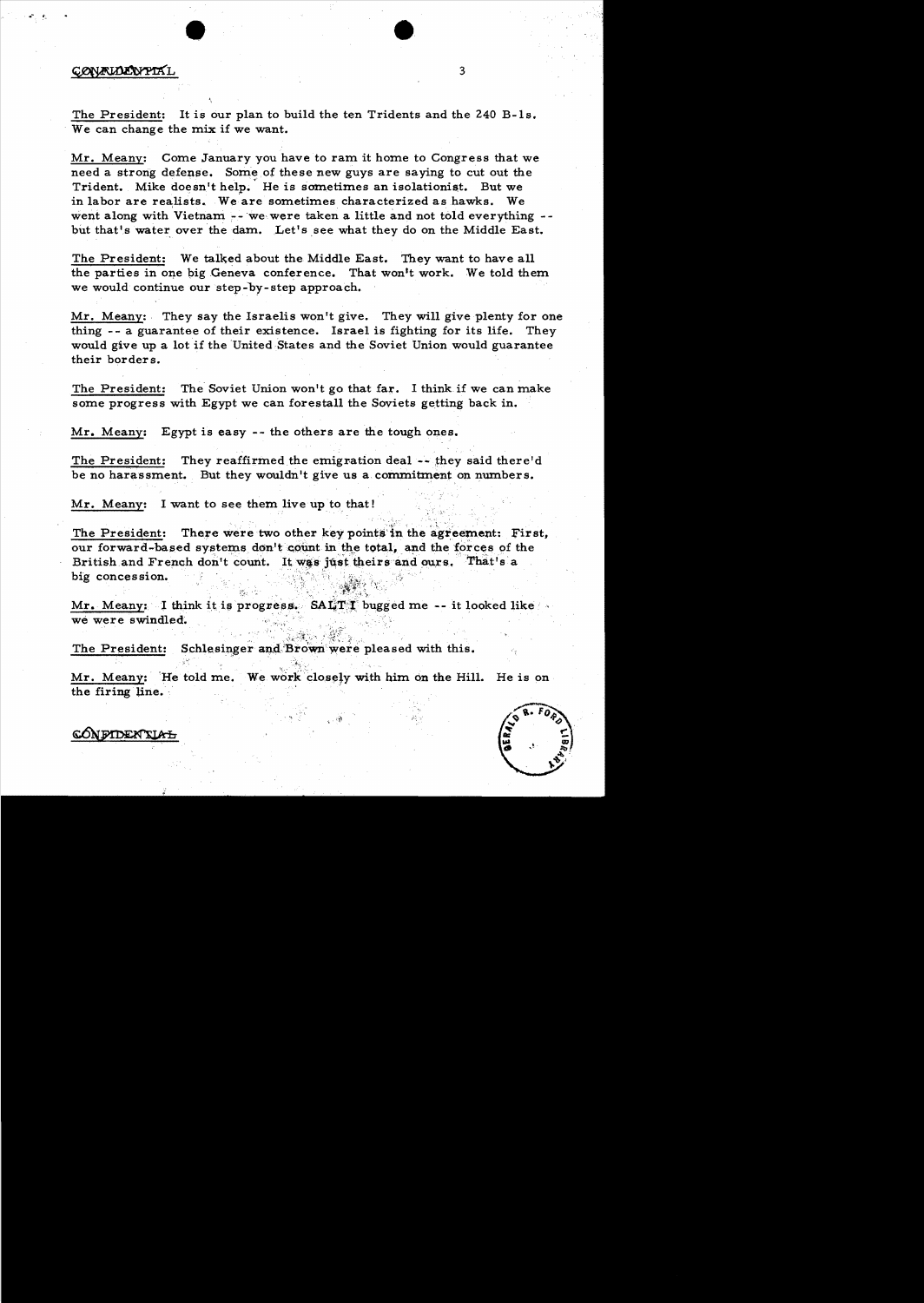# gonribeurus

The President: We will have trouble with the Congress.

Mr. Meany: What do we have to ante up? Do we need Trident?

The President: We need all our new programs.

Mr. Meany: So if we don't do it we will be giving away the store.

The President: We will have a bigger defense budget but it's mostly for inflation. But it will be a strong budget and I know I can count on you.

Mr. Meany: We will go down the line with you. Andy has been talking to some of the new members and is a little dismayed. Some of them don't know what NATO is or Trident, yet they want to cut it all. Are you going on vacation?

The President: My people don't think I should.

Mr. Meany: Don't listen to them. But the economy is not getting better. We used to have the RFC during the Depression. Many big corporations are in trouble. We need an RFC to have a working fund for them - - and include housing. If we had  $6-1/2$  percent money, we would have a housing boom within months.

The President: I got your housing memo. Greenspan thinks we should look at something like the RFC. I told him to go away ten days and come up with what we should do -- without regard to politics.

Mr. Meany: It would give the economy a shot in the arm. The auto industry is a big industry, but we have got to wait a while for that.

The President: Train was in today. These emission standards...

Mr. Meany: They added \$300 at the wrong time.

The President: One year won't help, but if four or five will, I will go to the Congress.

Mr. Meany: We will help you. These damned environmentalists. We can be dirty a while longer.



CONFIDENTIAL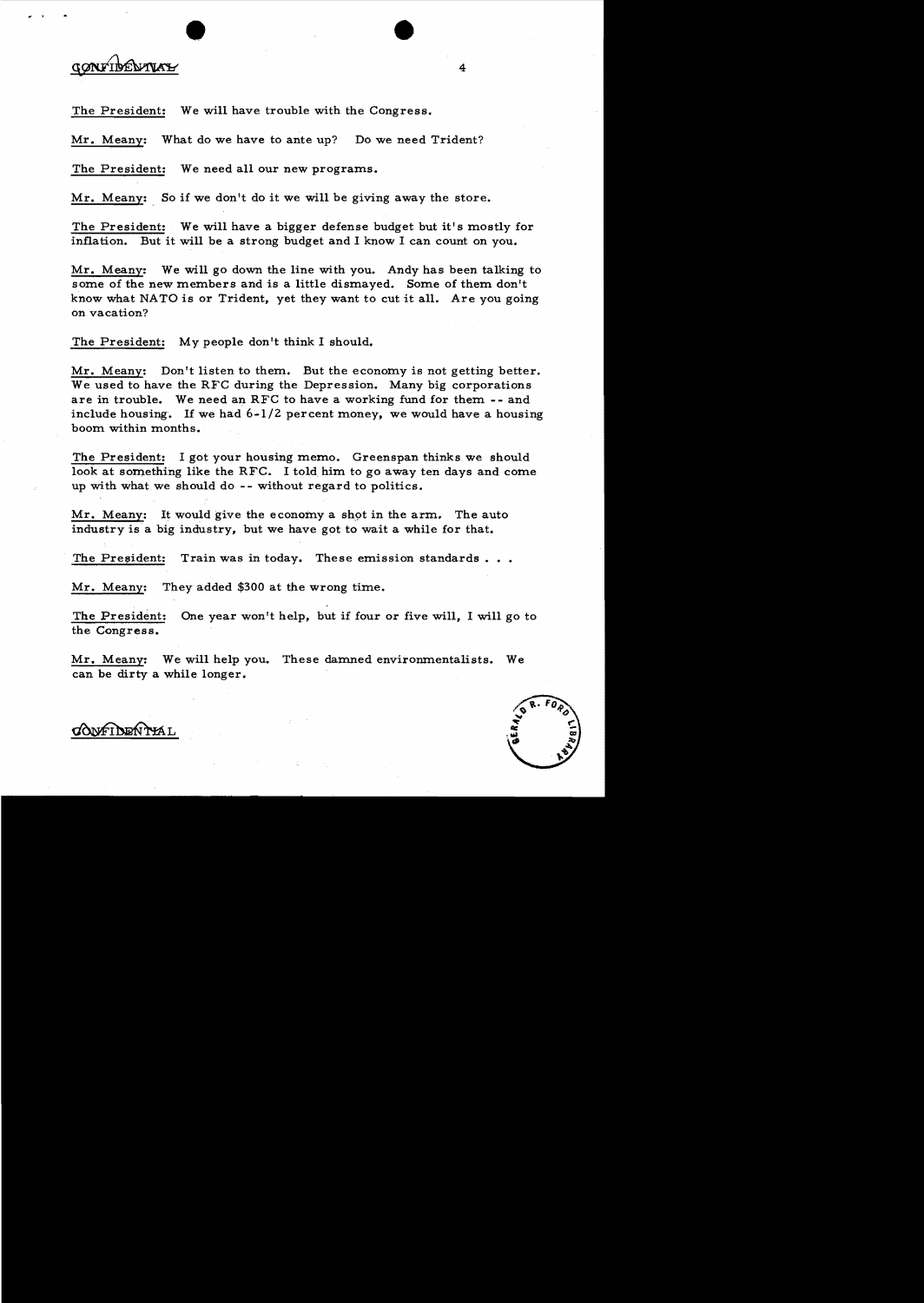CONFIDENTIAL

The President: I was going to call you yesterday when Arnold Miller turned down his agreement.

Mr. Meanv: Miller went into this a year ago and has had no experience. He has calmed down **--** he was a hot shot **--** but some of his hot shots are pressing him. He'll be all right. He inherited a difficult situation.

The President: He got a good settlement.

Mr. Meany: The Landrum-Griffin Act is bad news. It requires ratification by all the locals. The radicals run right out and argue against ratification, saying hold out and get a better bill. It has hurt collective bargaining.



5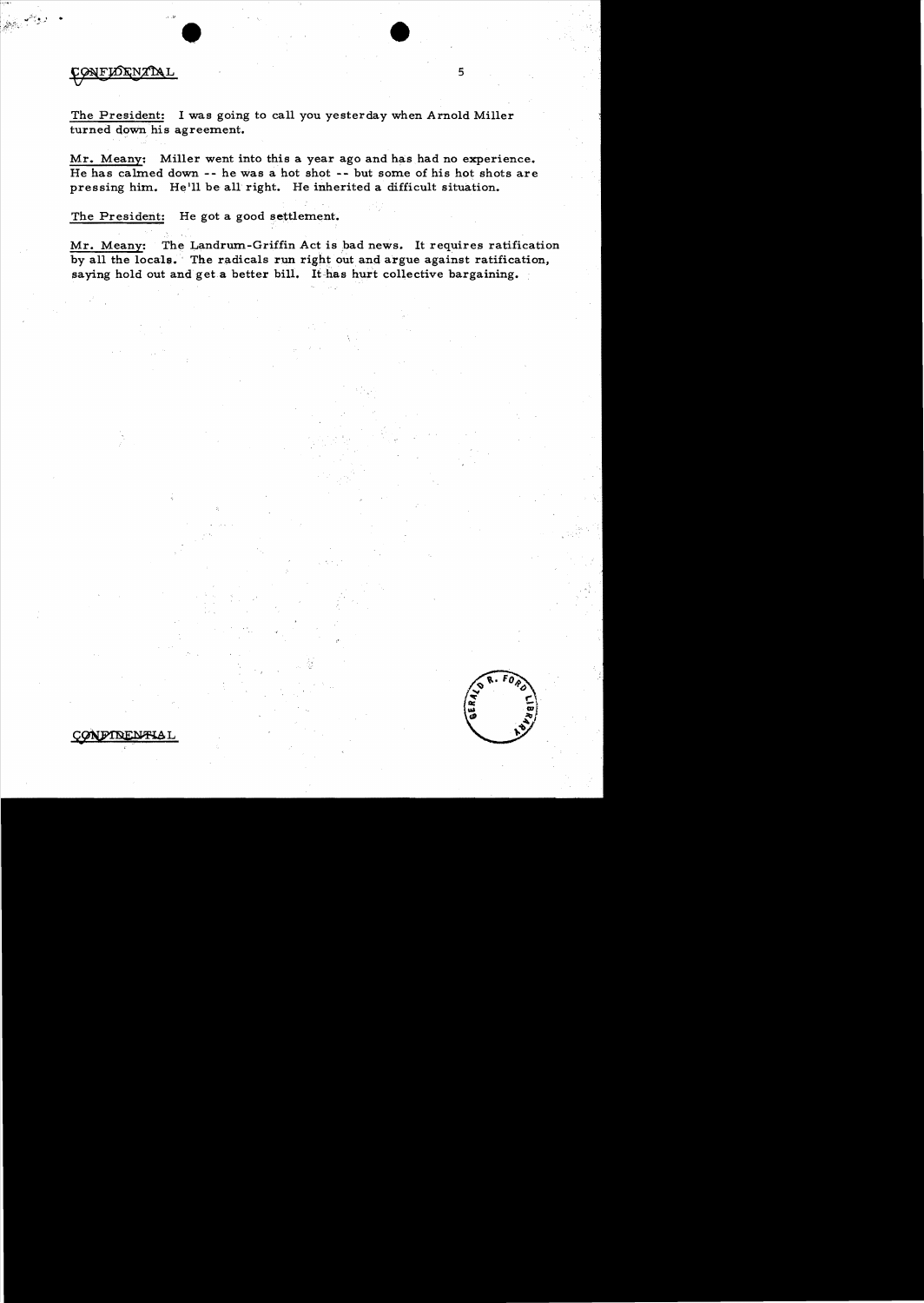P/ meanur  $27$  hor  $74$  L (Small talk about Many hip, steel pins, etc) P That you want went on personal basis to get maints of Plat. I demand you commerce with sy, you have don on honchi deventul à test son what was dan any vivin Na routanisment const c'hadro-Without 3 NS L fort, cold y agunis end 20 -pour has last tree from me submitted por oppresibile Server Thomas cannot brook that revised On te hosseur, ception depuis bezoie Vedech what agreement la table de la equivale P we family came down often hard borging on 2400-Ichus, Shemo, londers a day ming that is a lit try for those one plan In what we have a what me plan  $S = 18.576$ P For Smrit, it is Warr, not what they had, but what they plan Un what about miss  $P(3204 - 2400$ lambo <u>Me Honor many de they have vous</u> Se trouventure en la duce minister about  $P^{NS}$  we then not get /200, but Some unclinity think we chint ham before the yount ty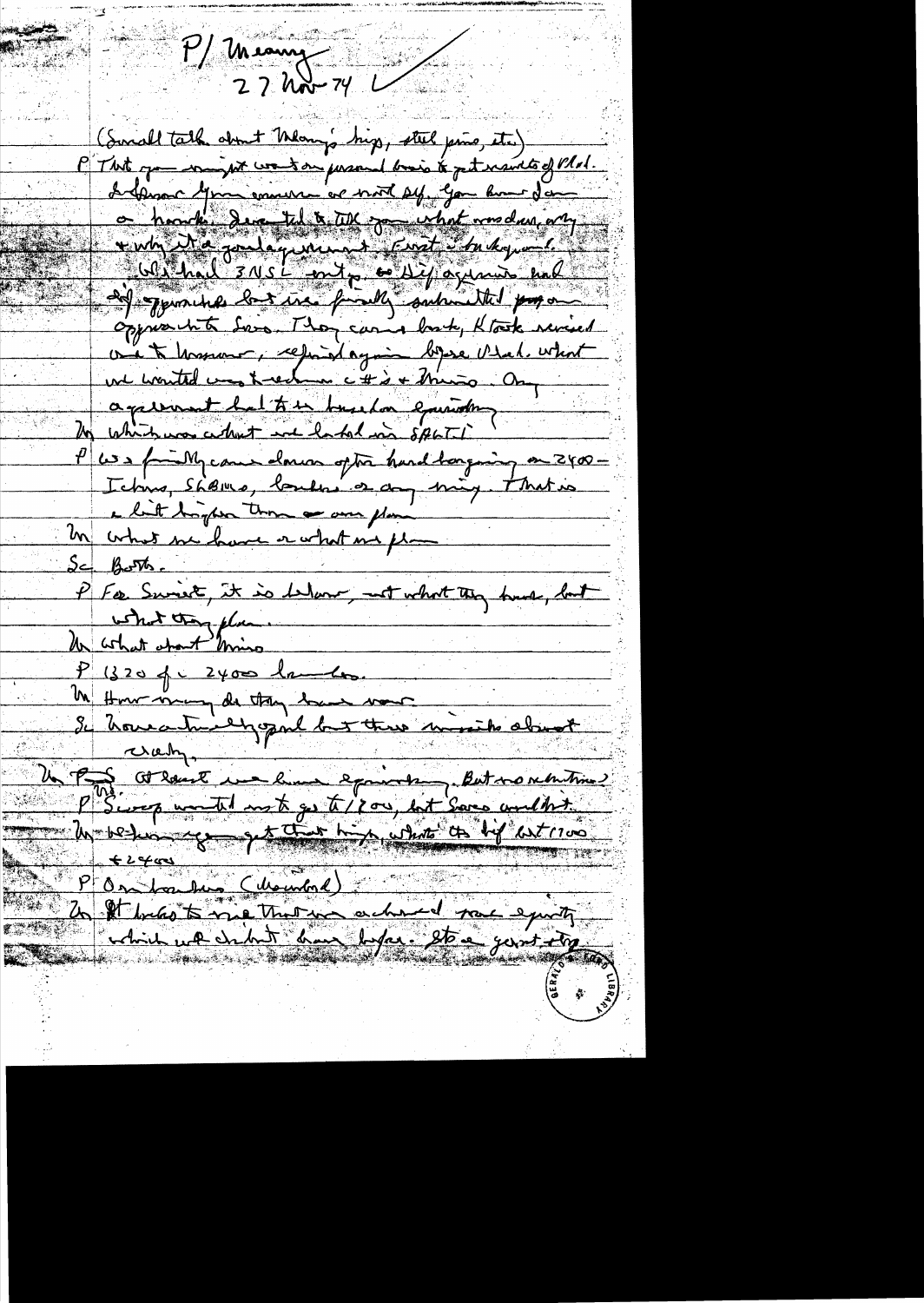But you're got a wortch these fellows trut they thil to it "The other Thing, menis we is mall Der 19 cuit de la Vitre quep indere Jet à 1et - On profit promp this is a gent etter but and if in ununturi on strong P dayse comment munition et cros M Deant think an object there on bapairs at Source, It is their side pation, if they feel any, To contribute & world place as more h as anno. P De our plans te tried a 10 trilents + c 240 B-15 We concluently a month of me wort M Came Jam apon home to rionen it have to Pay continued a benong det Sur of Fixe universe.<br>au singer containt - Tribut, Tribu direct Out us in Labrence unbots. We sometimes Characterized on hander we want along w/ VMwas toppen a little + not told all - hand touth contin anne dans. Let sur what they do on e ME We touted what we they wont of have only porter in 1 say. That writ work, be Mil thing us would continue stop by the In Thy can a I would give mill you P SU want ge trut for, but it lakes I think if you commente donnée pay est une compressable su yathiy dach à SAN SERIKA KAPADIAN JARA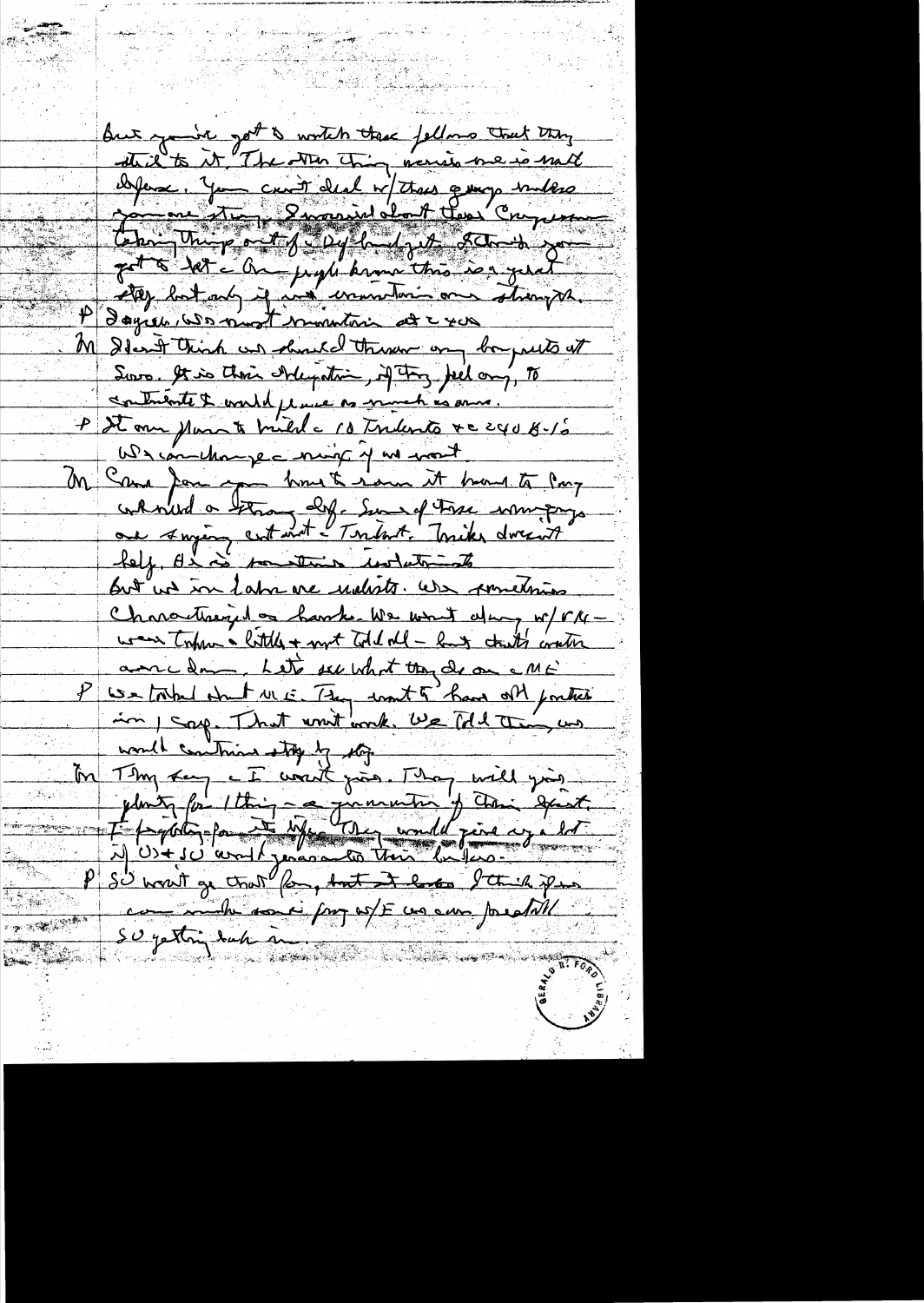Un F à 100, the sidney me trop aus.<br>V Thay surfuniel chrispation drub no horassunt M & month to see that he was to the last of the last of the set of the set of the set of the set of the set of the set of the set of the set of the set of the set of the set of the set of the set of the set of the set of t fing the P We wild have trooth w/c Comparement Friends Les milleure longiques de la liget monditez for completin emitor you Les mille ja domme linin corpo - Andy  $\bm{\mathsf{N}}$ dramuple. Sens of these don't know what NATON or Tendent get trung wont to ent. Vacan: ? <u>rotter. Is en la bas RFC. Man bijemy</u> fait for them, + indeed homing. A as had en ligne munitor.